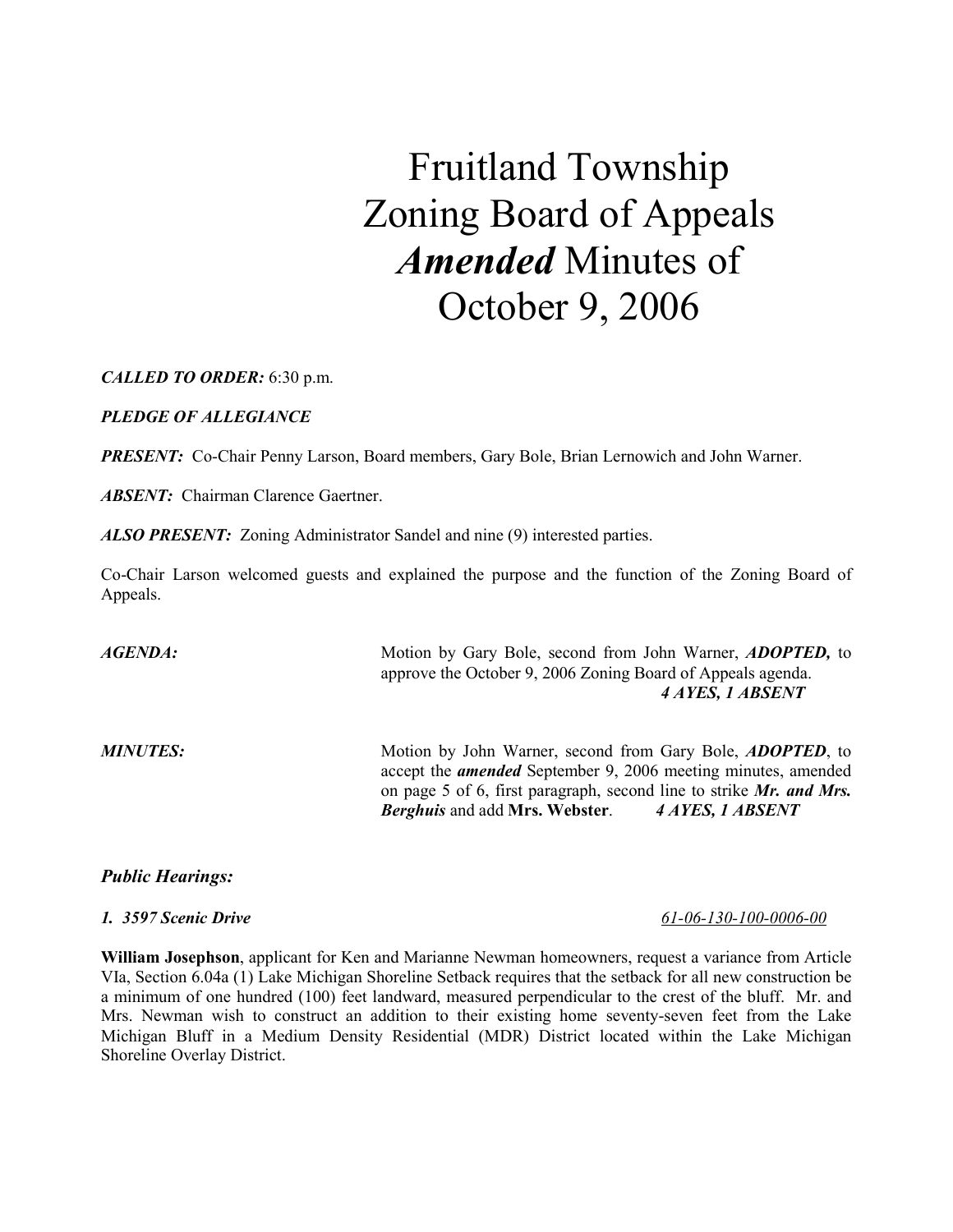### Public Hearing opened at 6:35 p.m.

William Josephson, applicant representing homeowners, Ken and Marianne Newman stated that the homeowners would like to add an addition onto their existing home seventy-seven (77) feet from the bluff; currently their home has a forty-seven (47) foot setback from the bluff. Mr. Josephson stated that the addition will be added on the side of the house away from the lake, which will not make the home any more non-conforming.

### Public Comment:

• Marianne Newman, homeowner of 3597 Scenic Drive stated that the reason for the proposed addition on their home is because eventually her and her husband would like to make this their retirement home.

### Correspondence:

• William Davison, PO Box 686, Traverse City, MI 49685 – shares ownership of the cottage north of 3597 Scenic Drive. Mr. Davison opposes the granting of this variance due to the reason that the proposed addition constitutes a self-created predicament and is not permitted under Michigan law.

# Public Hearing closed at 6:39 p.m.

### Zoning Administrator Comments:

Zoning Administrator Sandel stated that he spoke with the Township's Attorney, Robert Eklund regarding Mr. Davison's letter opposing this variance. Zoning Administrator Sandel reported that Attorney Eklund reviewed the quoted cases Mr. Davison cited at the bottom of his letter and he found no problem using our existing rules in deciding this variance.

### Board Comments:

Board member Bole stated that by adding this addition to their home the homeowners would not be making their home any more non-conforming. Board member Bole asked Mr. Josephson what the addition will be used for, Mr. Josephson stated that currently there is a garage underneath the house with stairs that lead to the ground level of the home. Mr. Josephson state that the homeowners would like to construct a garage on the main level with the house, by doing this it would make it easier to access the garage.

> Motion by John Warner, second from Gary Bole, ADOPTED, to grant a variance from Article VIa, Section 6.04a (1) to Mr. and Mrs. Newman, 3597 Scenic Drive, 61-06-130-100-0006-00 allowing them to build their addition landward on their existing house. The reason for this variance is because the applicant's will not be making their property anymore non-conforming. Roll Call: Lernowich-AYE, Bole-AYE, Warner-AYE, Larson, AYE. 4-AYES, 0-NAYS, 1- ABSENT

Co-Chair Larson and the board reviewed the variance criteria; upon approval, Co-Chair Larson informed Mr. Josephson that he has 180 days to begin the project.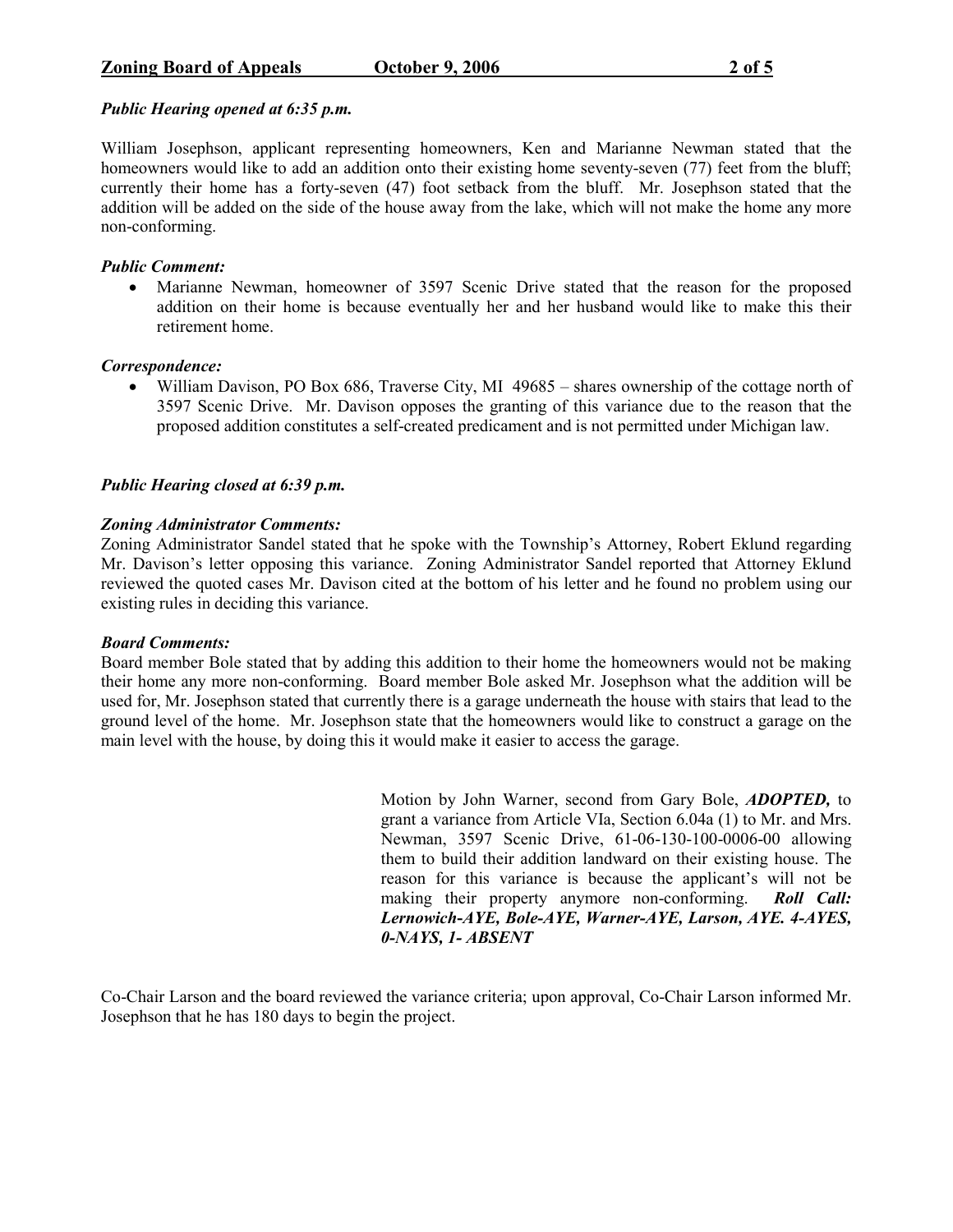### 2. 2981 Scenic Drive 61-06-131-100-0009-00

Brian Sytsma, applicant for John Postma, homeowner, requests a variance from Article VIa, Section 6.04a (1) Lake Michigan Shoreline Setback requires that the setback for all new construction be a minimum of one hundred (100) feet landward, measured perpendicular to the crest of the bluff. Mr. Postma wishes to construct an addition to his existing home eighty-four (84) feet from the Lake Michigan Bluff in a Medium Density Residential (MDR) District located within the Lake Michigan Shoreline Overlay District.

# Public Hearing opened at 6.50 p.m.

Brian Sytsma residential general contractor for John Postma stated that he would like to build a 12'x 26' foot addition on the westerly side of the existing home to give Mr. Postma more room to entertain his family and friends. This would put the proposed addition eighty-four feet from the Lake Michigan bluff line. Mr. Sytsma stated that the two neighbors on each side of Mr. Postma have no problem with the proposed addition. Mr. Systma also stated that if this variance goes through tonight Mr. Postma would like to build a patio off the addition. Mr. Sytsma informed the board that the proposed patio or deck would not be enclosed with any railings.

Board member Warner asked Mr. Sytsma if the lake side of the house has a deck on it; Mr. Sytsma stated "yes" the deck is a lot larger than the proposed addition.

# Public Comment: NONE

# Public Hearing closed at 7:00 p.m.

### Board Comments:

Board member Bole stated that the applicants variance application did not show a proposed deck, if a deck is added he would like see it built ground level, so it will not block any of the neighbors view of the lake.

Board member Warner stated that he has two concerns with this request, by granting this variance it would make the home more non-conforming and also the applicant's plans did not show a patio or deck.

Co-Chair Larson asked Mr. Sytsma if the addition could be built on the south side of the house, Mr. Sytsma stated no, they can not build the addition on that side of the house due to a very expensive drain field system designed by the DEQ.

> Motion by Gary Bole, second from Brian Lernowich, ADOPTED, to grant a variance from Article VIa, Section 6.04a (1) with conditions to John Postma, 2981 Scenic Drive, parcel #61-06-131- 100-0009-00 of twelve (12) feet to build on the westerly side of his existing house. Conditions are that any deck or patio shall be built level with the ground and shall not be enclosed with a roof or enclosed with sides or screens. Roll Call: Bole-AYE, Warner-NAY, Lernowich-AYE, Larson-AYE. 3-AYES, 1- NAY, 1 ABSENT

Co-Chair Larson and the board reviewed the variance criteria; upon approval, Co-Chair Larson informed Mr. Sytsma that he has 180 days to begin the project.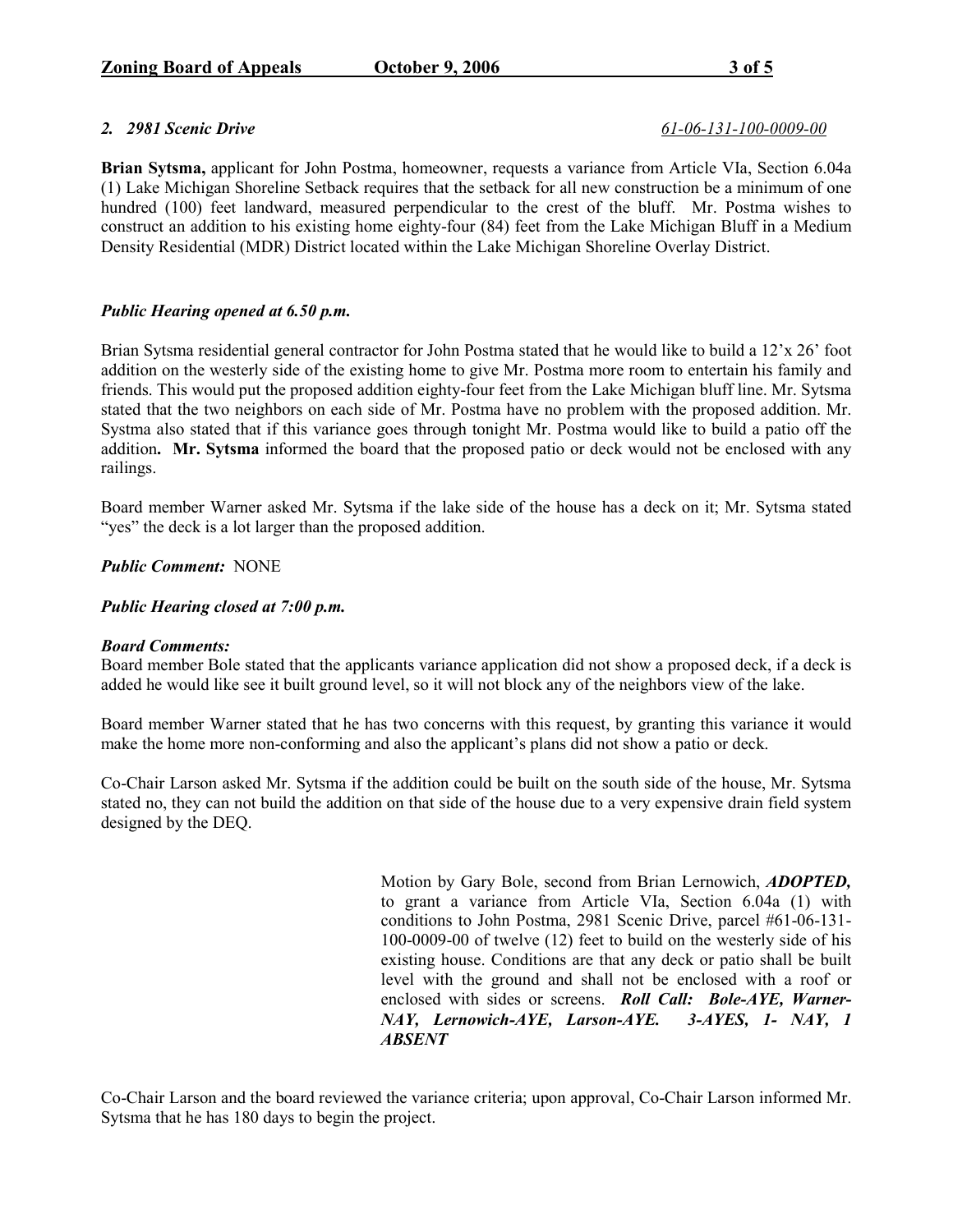#### 3. 3966 Orshal Road 61-06-462-000-0002-00

John Kriesel, homeowner, request a variance from Article III, Section 3.08 (G) 2, maximum total accessory building size on a parcel 2.00 acres to 2.99 acres is one thousand one-hundred four (1,104) square feet with a maximum building height of twenty-four (24) feet and a rear side yard setback of twenty-five (25) feet. Mr. Kriesel wishes to construct a one thousand three hundred fifty  $(1, 350)$  square foot accessory building in a Medium Density Residential (MDR) District.

# Public Hearing opened at 7:21 p.m.

John Kriesel, homeowner, stated that currently he has no out buildings and he would like to build a one thousand three hundred fifty (1, 350) square foot accessory building to store his antique cars, antique motor cycles, tools and travel traveler. He stated he is only asking for seven (7) feet over of what the township ordinance allows. He stated that the neighbors on each side of him have no problem with him building this size of a pole barn.

### Correspondence:

- Larry Anderson, 3938 Orshal Road supports variance
- Richard Ciezak, 4020 Orshal Road supports variance

### Public Comment: NONE

Public Hearing closed at 7:26 p.m.

#### Board Comment:

Board member Warner asked Mr. Kriesel if he would be attaching the existing garage to the house. He stated "yes" he is in the process of doing that right now.

Board member Bole asked Mr. Kriesel if he could build his pole barn seven feet less than proposed. Mr. Kriesel stated that he needs the seven (7) feet for storage.

> Motion by Brian Lernowich, second from Gary Bole, ADOPTED, to grant a variance from Article III, Section 3.08 (G) 2 as submitted to John Kriesel to construct a one thousand three hundred fifty (1, 350) square foot accessory building on his property. Roll Call: Warner-AYE, Bole-AYE, Lernowich-AYE, Larson-AYE 4 AYES, O NAYS, 1 ABSENT

Co-Chair Larson and the board reviewed the variance criteria; upon approval, Co-Chair Larson informed Mr. Kriesel that he has 180 days to begin the project.

### 4. 2340 West River Road 61-06-135-400-0006-10

Bruce Gustavson, home owner, request a variance from Article III, Section 3.17 B (4) Excavations, Holes or Ponds, there shall be a minimum setback of one hundred (100) feet from the outside edge of any pond excavation to any dwelling and minimum setback of one hundred (100) feet from any property line.